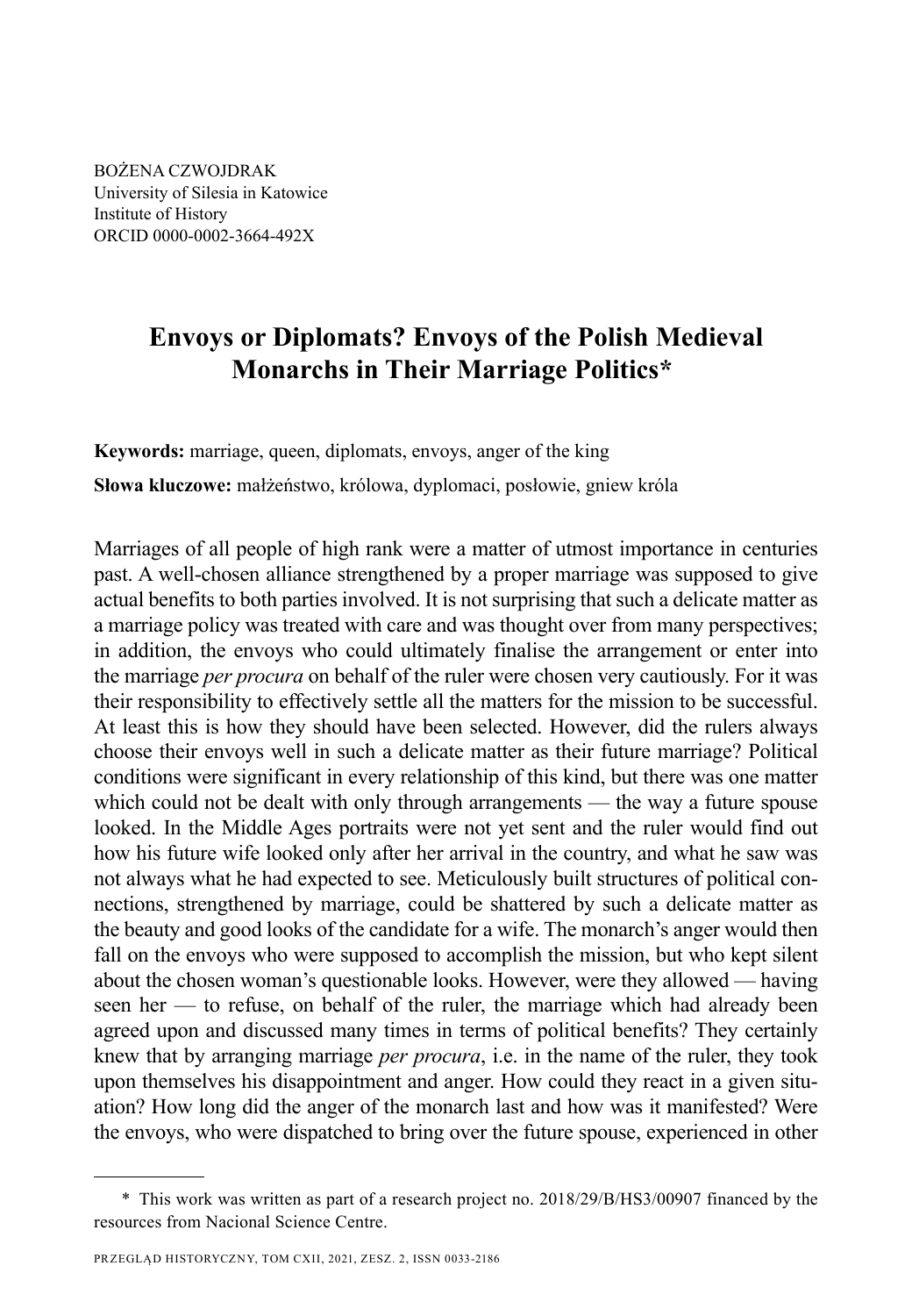diplomatic missions or was it their — sometimes not overly successful — debut? I will try to answer these questions, using two very similar examples.

After the death of Jadwiga of Poland, the situation of Władysław Jagiełło in the Kingdom of Poland changed significantly. Treated by some of the Polish lords only as the queen's husband, the ruler tried from the beginning of his reign to gather trusted people around him in order to create his own faction with their support and to oppose the so-called formation of the lords of Cracow, who pursued their own politics. When Jadwiga of Poland died in July 1399, the ruler — according to Długosz planned to return to Lithuania due to the expiry of his rights to the throne.<sup>1</sup> However, he was stopped from taking this step; a secret meeting took place in July in that same year between the main representatives of the Polish lords — Jan of Tęczyn, Castellan of Cracow; Sędziwój of Szubin, Voivode of Kalisz; Jan of Tarnów, Voivode of Sandomierz; Jan Ligęza, Voivode of Łęczyca; Jakub of Koniecpol, Voivode of Sieradz; Mikołaj Kurowski, Bishop of Włocławek; and Klemens of Moskorzew, Chancellor at the Cistercian monastery in Koprzywnica, where the ruler was persuaded to stay.<sup>2</sup> Having returned to Cracow in the company of the abovementioned lords and a number of other representatives of the Polish nobility, Władysław Jagiełło was once again elected, but this time as a hereditary king. In order to strengthen these provision and oaths, it was agreed that Anna, Countess of a distant state, Cilli (Celje) — suggested already by Jadwiga of Poland, at least according to Długosz — was to become a candidate for the monarch's wife. $3$  It is difficult to state whether the chronicler's account on Jadwiga indicating her successor is true, but the fact is that marriage between the Kingdom of Poland and a small duchy was by no means necessary at that time. However, there was one circumstance in Anna's favour — she was the granddaughter of Casimir III of Poland, daughter of his daughter, Anna, from his marriage to Hedwig of Sagan. This meant an additional connection between Władysław Jagiełło and the blood of the Piast dynasty for the Polish lords. Anna, born towards the end of 1380 or at the beginning of 1381, was raised at the court of her uncle Herman, Count of Celje, from 1394. Her mother, after the death of her husband, William of Celje, was once again married, to Ulrich, Duke of Teck, and she did not take her daughter with her.<sup>4</sup>

After the ruler's return to Cracow in July 1400, the talks commenced on his future marriage and the envoys — who were going to go to Celje — were appointed in order to finalise the union with the King of Poland. Interestingly, there were no people among the envoys who came from the first line of the Polish lords — Jagiełło evidently had influence on the appointments of his deputation, since we meet only

<sup>&</sup>lt;sup>1</sup> DLUGOSSIUS 1985, pp. 231–235; PIEKOSIŃSKI 1897, pp. 287–289; SILNICKI 1913, pp. 12– 14; KRZY ŻANIAKOWA, OCHMAŃSKI 1990, pp. 175–176; KURTYKA 1997, pp. 232–233; SPER-KA 2001, pp. 71-72.

<sup>2</sup> KURTYKA 1997, p. 232; SPERKA 2001, p. 72.

<sup>3</sup> DLUGOSSIUS 1985, p. 236.

<sup>4</sup> WDOWISZEWSKI 2005, p. 66.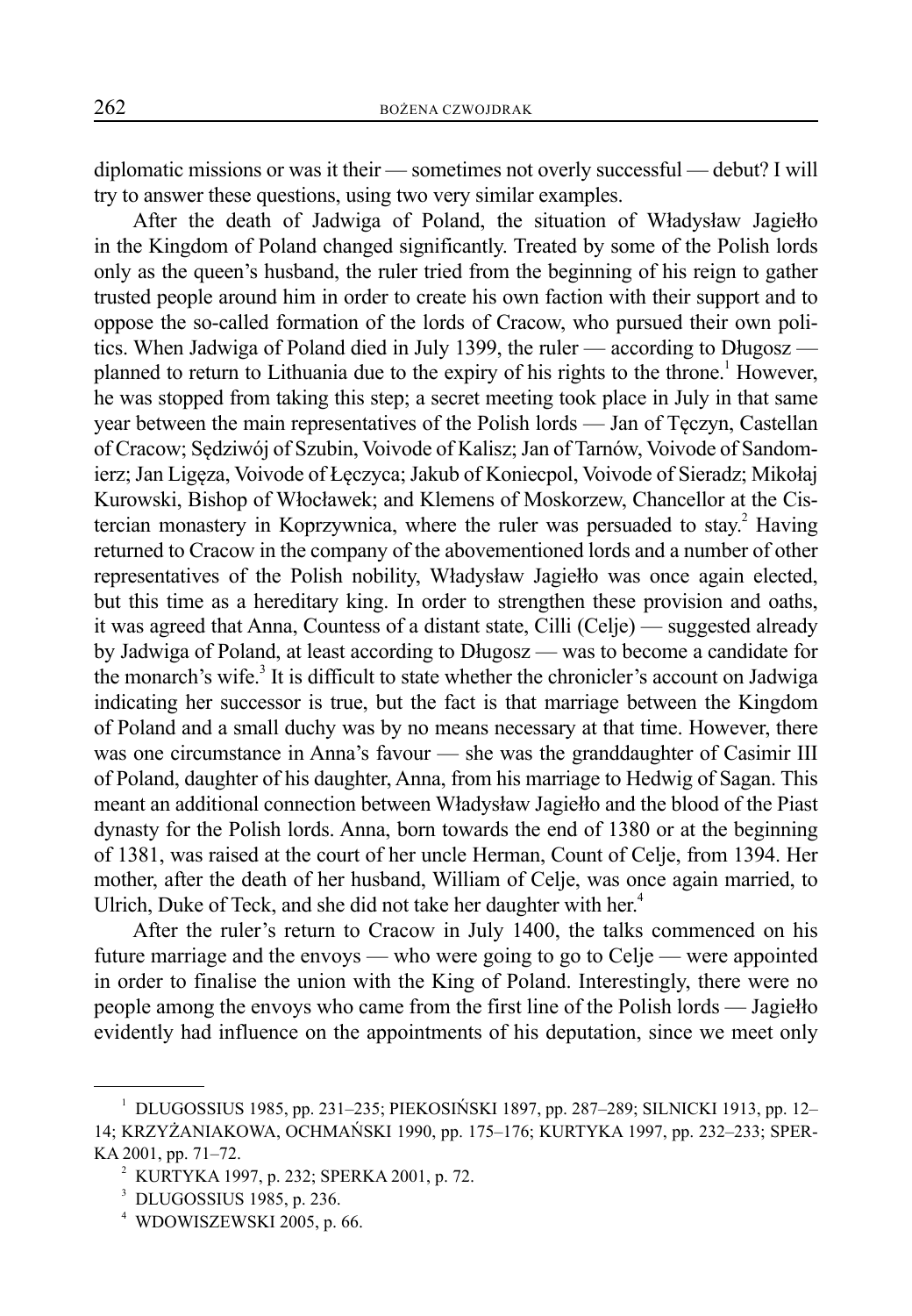new people who started their careers only after his coronation as the king of Poland. This also shows that after the arrangements made with the Polish lords in Koprzywnica, the ruler began to feel definitely stronger because he reached his goal, i.e. independence in making crucial decisions. The deputation consisted of Iwan of Obichów and Hinczka of Roszkowice — people most certainly associated with the ruler and the third deputy was Jan Naszan of Ostrowiec, co-advocate of the Tęczyńskis, which can indicate — as suggested by Janusz Kurtyka — that some control over this deputation was kept by the lords of Cracow.<sup>5</sup>

Who were the people appointed by the king to this important mission? Iwan (Jan) Goły of Obichów and Karnin came from the middle-ranking nobility represented by the coat of arms of Wieniawa. Not much is known about the beginnings of his career, but in the later years he was quite strongly associated with Piotr and Jan Szafraniec, so it is possible that his career was associated with their father, deceased in 1398, and later only with the brothers. From December 1398 he acted as a governor of Cracow and he was still in office when he was appointed deputy to Celje. Thus he was neither a leading politician nor an official, nor a figure from the most eminent Polish families of that time. He probably also never took part in any deputations. Associations with Szafraniec brothers — who would soon become the leaders of the royal faction — can explain how Iwan became a member of the deputation.<sup>6</sup> Similar situation concerns Hinczka of Roszkowice, although we can tell a lot more in his case. He was from Silesia, from the area of Namysłów, where his family's Roszkowice were situated. Like many other Silesians, he came to the Wieluń Land together with the Duke of Opole, Władysław, and in 1385 he purchased the village of Szyszków. However, he became quickly associated with the nobleman Spytek of Melsztyn, and most likely — due to the latter's support — he became an envoy to Lithuania perhaps as early as 1385, but definitely also in January 1386 in order to negotiate the Polish crown with Jagiełło. It is also not surprising that after the coronation of the Lithuanian ruler as the king of Poland Hinczka quickly ended up in his closest circle; Spytek's sympathy and support only helped him in this endeavour. Probably owing to this connection, he was entrusted by the king with one of the most important — although not overly prestigious — offices of treasurer in June 1393. Entrusting the treasury to a Silesian who was not long ago associated with the Duke of Opole in the times when the wars with Władysław of Opole were still going on, shows great trust that the monarch had in Roszkowski. The treasury under Hinczka was efficiently managed and he was increasingly associated with the king. It is not surprising that the monarch entrusted him the incredibly important and delicate mission, knowing that he would be successful.<sup>7</sup> The third person among the envoys to

<sup>&</sup>lt;sup>5</sup> DLUGOSSIUS 1985, p. 237; SIKORA 1991, pp. 95–97, see: ibidem on the erroneous offices of the envoys in Długosz; CZ WOJDRAK 2002, p. 44; KURTYKA 1997, p. 240.

<sup>6</sup> JAŚKIEWICZ 1963, p. 192, however, the profile has many mistakes, see also: SPERKA 2001, in accordance to the annex; *Urzędnicy małopolscy* 1990, no. 1436.

<sup>7</sup> CZWOJDRAK 2002, pp. 35–44; S PERKA 2011, pp. 14–15; *Ur zędnicy* 1992, no. 727.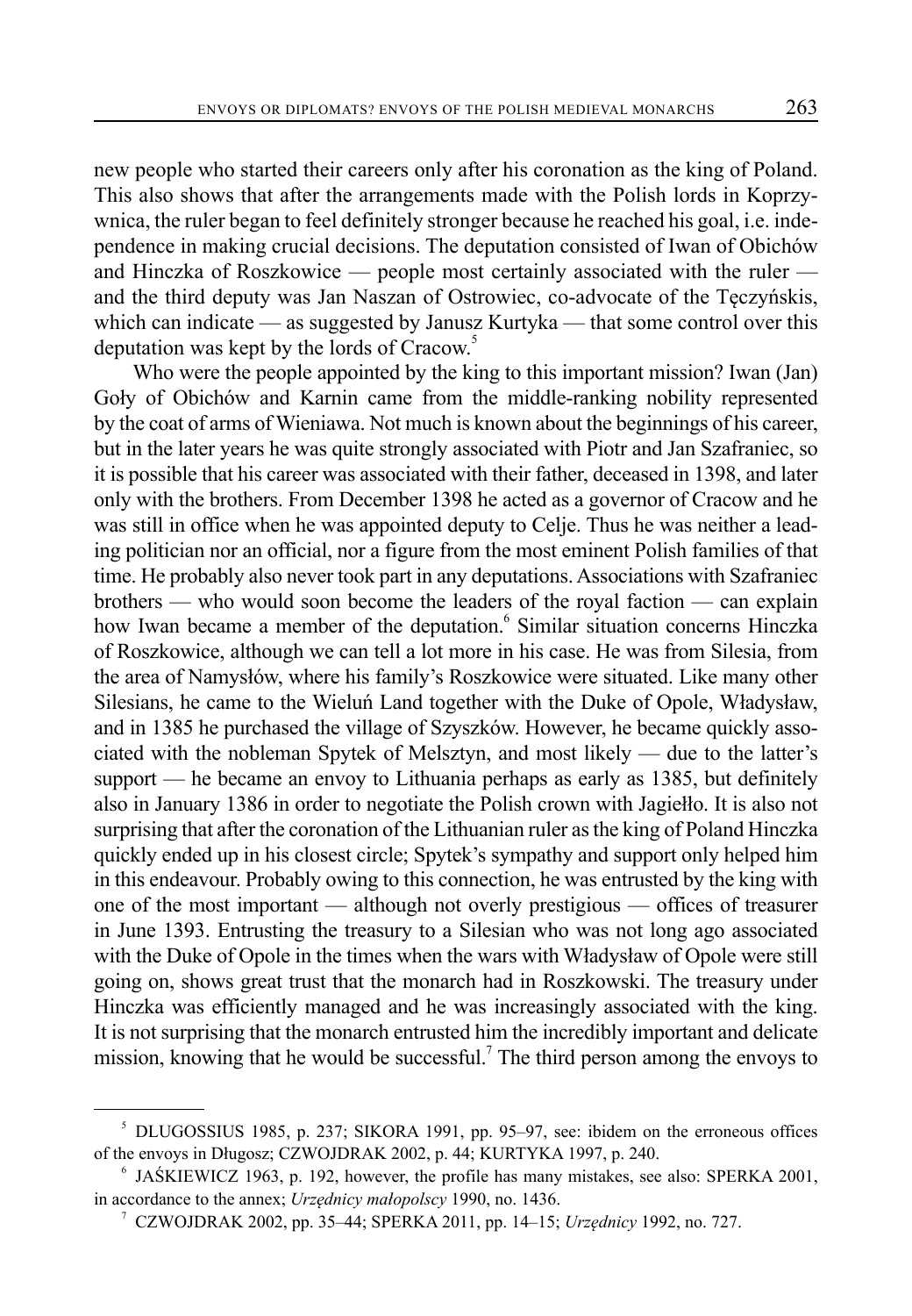Celje was Jan Naszan of Ostrowiec. Contrary to the opinion of Franciszek Sikora, who referred to him as one of the most prominent knights of the kingdom at that time, he did not stand out in any way.<sup>8</sup> He did not hold any office, he did not take part in any missions, nor did he make a name for himself at war. His presence in the deputation was probably due to the influence of the Tęczyńskis, to whom he was related.<sup>9</sup> However, it is clear that among the three men only Hinczka had participated earlier in some deputations; for the others it was a novelty. Should people with so little experience and so unfamiliar with the world have been sent on such a delicate mission?

At the turn of August 1400 the deputation left for Celje, where the preliminary agreement on the marriage was concluded without any major issues.<sup>10</sup> The envoys returned in October or even at the end of September, since Jan Naszan and Iwan were attested on the document of Jan Tęczyński from 23 October, while Hinczka was in Cracow already on 2 October.<sup>11</sup> Together with the Polish envoys, the envoys of Herman, Anna's uncle, also came to sign the relevant documents. This took place during a meeting with Jagiełło in November in Biecz.<sup>12</sup> The envoys from Celje returned home and both parties started preparations for the wedding. However, Anna arrived in Poland only on 16 July 1401 and only then a major problem emerged which was probably carefully hidden by both the Polish deputies and the Celjan party. It turned out that the Celjan duchess was far from beautiful, a fact Jagiełło immediately pointed out to his envoys, asking that if they had seen a young lady of dubious looks, then why the negotiations had been undertaken.<sup>13</sup> The question is whether the envoys could make such a decision without the consent of the ruler (and of the Polish lords). They could certainly have informed him about the lack of the young lady's beauty after their return to the country and the agreements in Biecz. Perhaps the reason for concealing this information was due to the fear of the monarch's wrath, or perhaps the pressure was applied by the Celjan party, very keen on the marriage, or perhaps the envoys did not assume that this factor was decisive in the arrangements already made. It turned out that the looks of the future spouse were an extremely important matter for the Polish king. Naturally, he did not cancel all the agreements, but he expressed his disapproval in a very acute way for the envoys, his future spouse as well as the Celjan deputies. The angry ruler postponed the date of the nuptials under the pretence that the future queen of Poland had to study Polish, and the unfortunate envoys were removed from his circle for a few years. Iwan had to give up the office

<sup>8</sup> SIKORA 1991, p. 96.

<sup>9</sup> KURTYKA 1997, pp. 79–80, 240.

<sup>&</sup>lt;sup>10</sup> SIKORA 1991, pp. 95–96.<br><sup>11</sup> ZDM 1969, po. 1150; SP 1

ZDM 1969, no. 1150; SP 1885, no. 10676.

<sup>&</sup>lt;sup>12</sup> DLUGOSSIUS 1985, pp. 237-238; SIKORA 1991, pp. 95-96, did not mention Hinczka in the negotiations in Biecz even though he certainly took part in them for he was in Biecz at that time with the king and, furthermore, he was one of the envoys going to Celje; therefore, it is difficult to leave him out from the main talks with the deputies of Celje, CZWOJDRAK 2002, p. 44.

<sup>13</sup> DLUGOSSIUS 1985, pp. 243–244.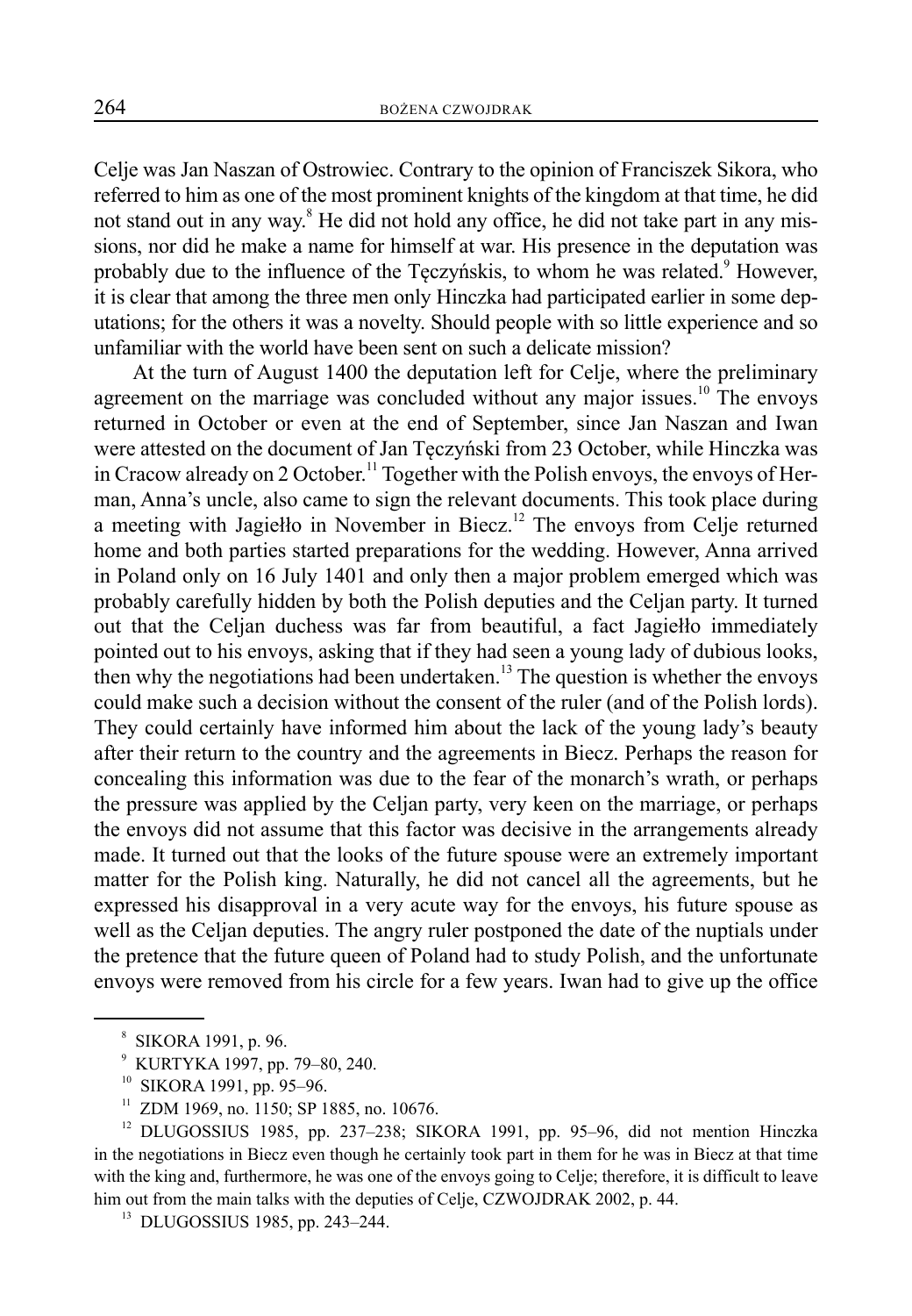of the governor and he waited for the next office for a decade; Hinczka perhaps kept his office of the treasurer (but most likely he relinquished it) and stopped coming on the king's tours, remaining in Cracow where the king stayed very rarely. Similarly, Jan Naszan stopped appearing in the monarch's circle, which clearly indicates that Anna's beauty was of very poor quality, the king's wrath was relentless and his demands regarding his wife's appearance were very high. The envoys did in fact do what was required of them, but they turned out to be bad diplomats who did not manage to make their own decision. The ruler's wrath lasted for a few years and the unfortunate envoys started to show up in the royal circles only after the birth, in 1408, of Anna and Jagiełło's daughter — Hedwig. Długosz writes that many lords tried to assuage the ruler's anger throughout the years, but it seems that only the birth of the first child softened the king's attitude towards the three unfortunate men. It lasted, however, for almost eight years.<sup>14</sup>

The efforts of the younger son of Jagiełło, Casimir IV Jagiellon, to obtain the hand of Elizabeth of Austria, looked slightly different. The future Queen of Poland was born in 1436 as the daughter of Albert II of Germany, King of Bohemia and Hungary, who died in 1439. After the death of her father, Elizabeth was successively looked after for many years first by her nanny, Helena Kottanerin, in Visegrád, then from 1440 by the King of Germany, Frederick III, and then finally from 1452 by their relative, Ulrich II, Count of Celje, who placed her at his court in Vienna.<sup>15</sup> The idea of marrying Elizabeth to the King of Poland was not new as it first came up in 1436, when such a proposal was presented to Sigismund of Luxembourg (Elizabeth was his granddaughter) by two Polish envoys — Mikołaj Powała, Chamberlain of Sandomierz, and Paweł of Sienno. At that time Sigismund refused. However, Elizabeth's father, Albert, returned to the matter during the 1439 talks in Wrocław, where he was to promise his daughter together with Bohemia as a dowry to Casimir, but then he quickly withdrew his promise. The issue was once again addressed in 1442, when during the peace talks in Pożonie between Władysław III of Poland, Casimir's elder brother and the King of Hungary, and the widow of Albert II, the initial engagement conditions between the pair were established. However, Elizabeth had already been engaged, since 1440, to Frederick, Duke of Saxony, which suspended all further talks on the matter with the Jagiellons. The fact of her engagement to Frederick did not prevent her guardian and relative, King Frederick III of Germany, from trying to marry Elizabeth off — after her mother's death — to Charles the Bold, Duke of Burgundy, or Louis de Valois. Yet when Elizabeth came under the care of the Count of Celje, he started to implement his plan against the activities of Frederick III

<sup>14</sup> DLUGOSSIUS 1985, pp. 243–244, 247; *Urzędnicy małopolscy* 1990, no. 1436; *Urz ędnicy wielkopolscy* 1985, no. 549; *Urzędnicy województwa ruskiego* 1987, no. 1157; *Urzędnicy łęczyccy, sieradzcy i wieluńscy* 1985, no. 18 (part B); WDOWISZEWSKI 2005, p. 81; CZWOJDRAK 2002, pp. 45–46.<br><sup>15</sup> WDOWISZEWSKI 2005, pp. 93–94; KOTTANEROVA 2008.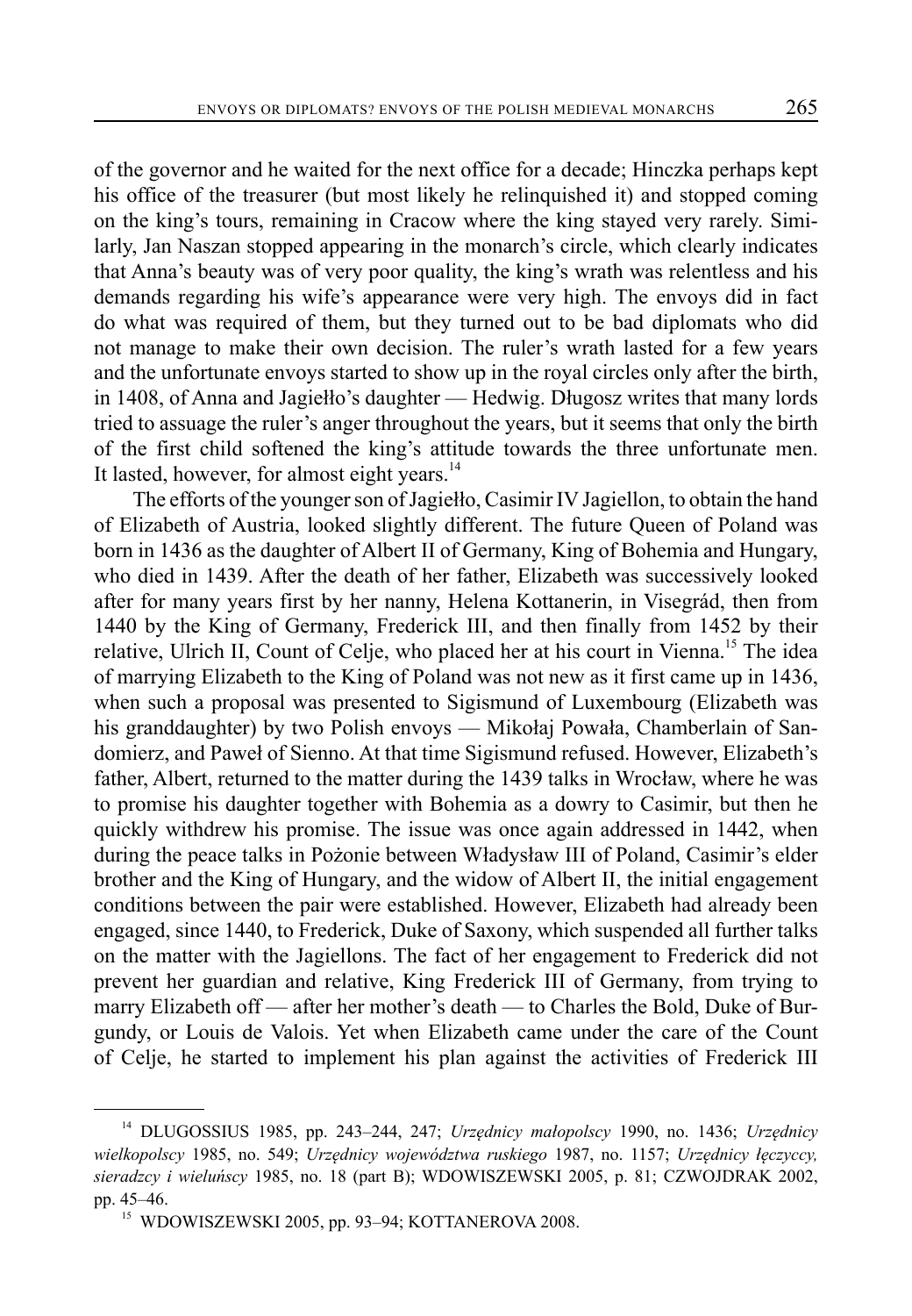and thus rejecting his marriage concepts. Meanwhile, the Polish party still remembered the old marriage plans for Casimir Jagiellon and Elizabeth. The king had already been reigning for a few years, but he had not made efforts to find a suitable wife. The counts of Cejle — being in opposition to Frederick III — were also looking favourably towards Poland. At the same time, Elizabeth's brother, known as Ladislaus the Posthumous, was in the castle of the German Emperor and Frederick reigned in his estates on his behalf. Ladislaus tried to win back the throne of Vienna and was supported i.e. by Ulrich of Cejle, who started a confederation against the Emperor. They were successful at freeing Ladislaus and on his behalf — since he was still under age — Ulrich began to rule in Vienna.<sup>16</sup> Wanting to build a stronger coalition against the Emperor, he returned to the previous notion of marrying Elizabeth off to the Polish side, who also considered these efforts favourable. As a result, an official mission — with Dziersław of Rytwiany, Prefect of Sandomierz, and Mikołaj Szarlejski, Voivode of Brześć — left Poland and went to Vienna in September 1452.<sup>17</sup> The envoys returned in November and found the king in Grodno, where they arrived with good news — consent to his marriage to Elizabeth. The envoys were accompanied by deputies from Ulrich — Zygmunt Fritzesdorfer and Czech Kaplerz. Dziersław of Rytwiany was sent with them on their way back in order to pass information about the monarch's decision and settle the exact date for the wedding. The final decision, however, was made only in August 1453 at the meeting in Wrocław, where the formal deputations from both parties signed the terms of marriage, arranged the dowry (100,000 florins), set the date of Elizabeth's arrival for February 1454, and announced this publicly.<sup>18</sup> Dziersław of Rytwiany, the main deputy in this case, was also taking part in this meeting. However, he was not present among the officials waiting for the future queen in February in Cieszyn in order to escort her to the capital. The queen did not, however, arrive in Cracow within the specified time as her retinue was stopped for a few days in Skawina without providing any official reason. Długosz writes that the deputies who accompanied Elizabeth were concerned about the engagement being broken off and their worries were probably right; there are many indications that the reason was once again the problem of the future queen's looks.<sup>19</sup> Analyses of Elizabeth of Austria's remains, conducted in the 1970s, show that just like Anna of Cejle she was not a pretty woman. She had scoliosis, a small hump, receding forehead, protruding upper jaw and deep-set eyes.<sup>20</sup> The three-day delay was most certainly caused by the news reaching Casimir about the limited beauty of the young lady. Apparently, Dziersław of Rytwiany had previously hidden this fact or had treated the matter of the future queen's appearance very briefly, and only when

<sup>&</sup>lt;sup>16</sup> ROMBEK 2012, pp. 42-43; GARBACIK 1946-1948, p. 250; SKOCZEK 1932, pp. 62-64.

<sup>17</sup> DLUGOSSIUS 2003, p. 145.

<sup>18</sup> DLUGOSSIUS 2003, p. 178; WDOWISZEWSKI 2005, pp. 94–95.

<sup>19</sup> DLUGOSSIUS 2003, pp. 179–180.

<sup>&</sup>lt;sup>20</sup> WIDACKI 1988, pp. 69-74.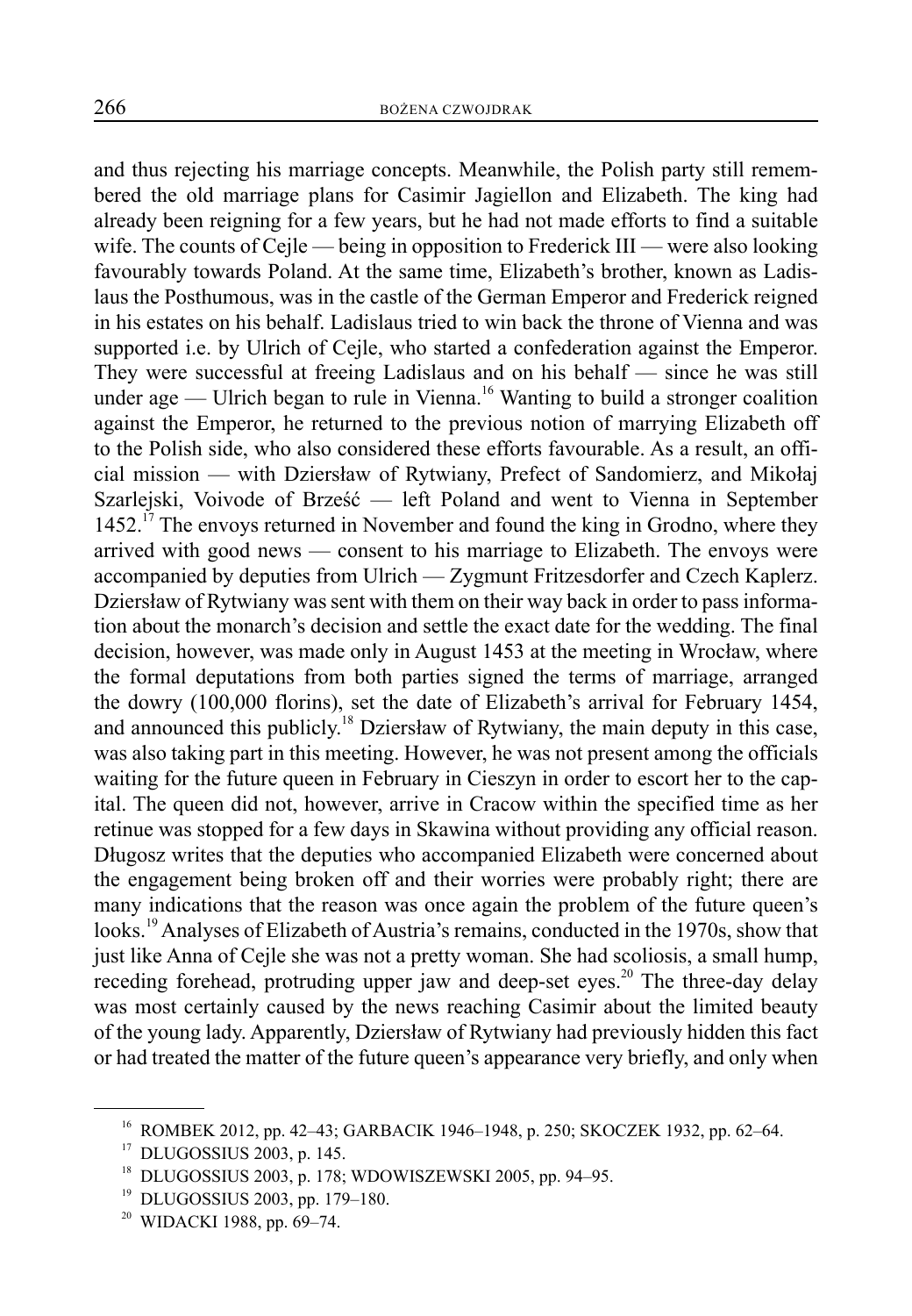Elizabeth was seen by more people on her way from Cieszyn to Cracow, did the king receive the news which was not pleasant. After all, according to what Długosz says about the behaviour of the deputies from the Celjan monarch, the news should have been passed the king by Rytwiański in the first place. Rytwiański was not a novice — he already had a few diplomatic missions behind him and the fact that he was well-prepared for the deputation is reflected also by the private correspondence preserved later — of the Castellan of Rozprza with Ulrich of Celje, to whom he wrote with respect to the formalities but as an equal, inviting the ruler of Celje to visit him and guaranteeing him hospitality equal to that offered to him in Vienna.<sup>21</sup>

Fortunately, in this case the three-day delay was enough to convince the monarch and the wedding took place.<sup>22</sup> Dziersław of Rytwiany by no means suffered the consequences, as the following year he was even appointed the Voivode of Sieradz.<sup>23</sup> The king's wrath was therefore sudden but short-lasting in contrast to Władysław Jagiełło, whose rage against his deputies lasted around eight years.

The examples of these two marriages have something in common — the lack of beauty of the candidates which was either concealed or not exposed enough by the deputies. It seems that regardless of political arrangements, the matter was very important for Polish rulers and the deputies should have paid attention to it. Describing the visit of the two deputies from Ulrich in connection with the wedding of Elizabeth and Casimir, Długosz writes that the deputies arrived: "in order to gain a complete certainty, honestly from the king's mouth, that he is ready to enter this kinship of his own free will, or under the pressure from the advisors, in order to observe his habits and personality, and additionally, his looks and figure."<sup>24</sup> And this is how the deputies who considered marriage should have acted, to ask about everything, but also to explore and, first and foremost, to observe the most important matters, for they were the eyes of the future spouse. The deputies should therefore have paid attention also to this aspect, but did they have any right, however, to make a decision about breaking the agreement after seeing the future queen? In the case of Anna of Celje the marriage had no political or military significance, apart from strengthening the rights of Władysław Jagiełło to the throne of Poland through his relationship with the granddaughter of Casimir III the Great. However, it was not necessary and the blood of the last of the Piasts was also diluted by the fact that Anna's mother came from a bigamous relationship between Casimir and Hedwig of Sagan. Had the envoys withdrawn from concluding the marriage arrangements, the scandal would not have been that great and the king's wrath would certainly have been smaller. In the case of the second marriage, significant political conditions were involved and breaking these arrangements could have had far more serious

<sup>&</sup>lt;sup>21</sup> CE 1876, no. 119.

 $22$  DLUGOSSIUS 2003, p. 179; WDOWISZEWSKI 2005, p. 96.

<sup>23</sup> *Urzędnicy łęczyccy*, no. 290 (part B).

<sup>24</sup> DŁUGOSZ 2009, p. 162 (DLUGOSSIUS 2003, p. 145).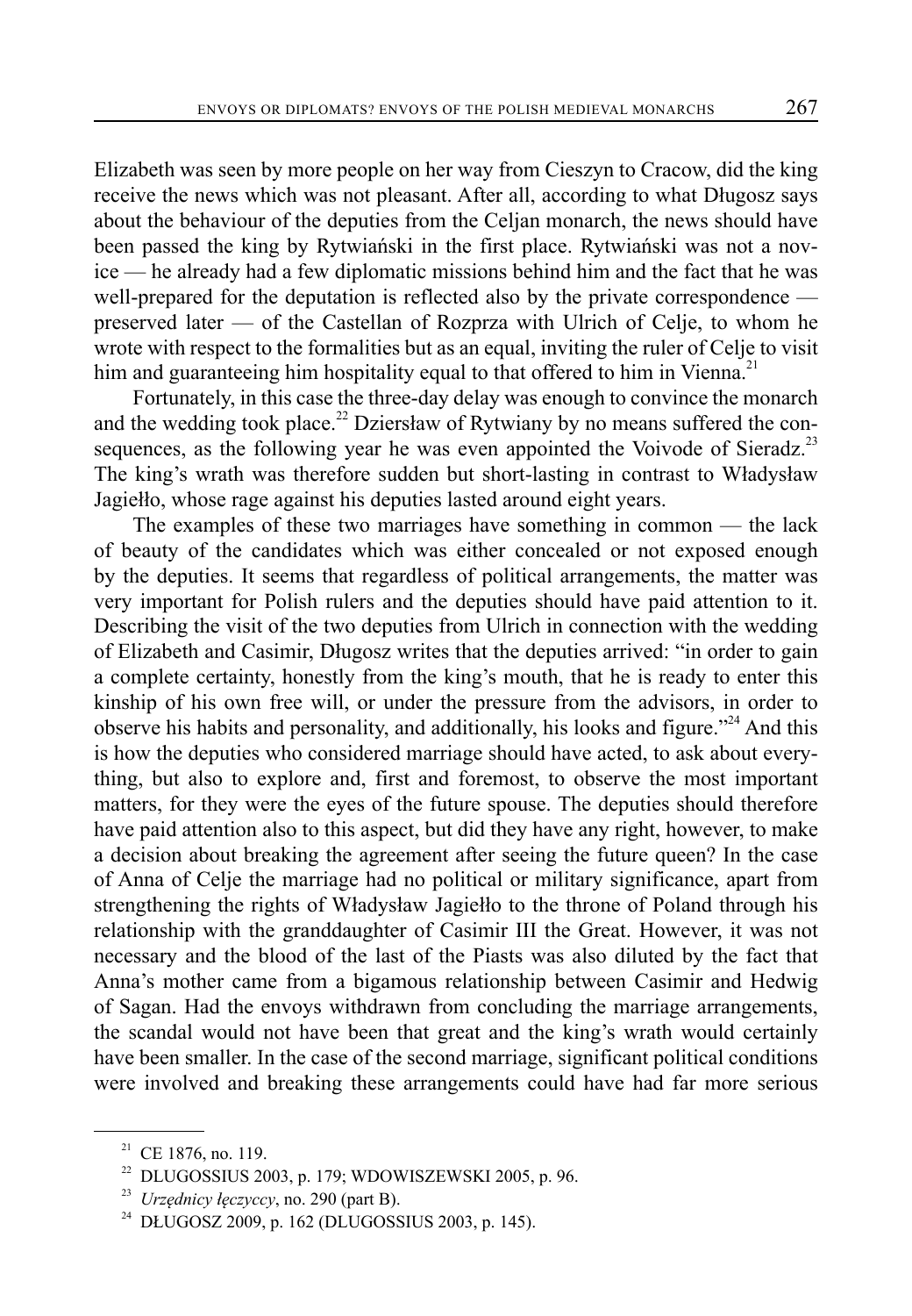consequences. Perhaps if the envoys of the first deputation had been more diplomatically experienced, they would have taken the decision to reveal the lack of beauty of the candidate for the Polish queen. The rank and file of the deputation additionally indicates a very low position of the mission. In contrast, envoys sent to Ulrich were experienced diplomats aware of the gravity of the deputation and the agreements made, as well as the consequences of breaking them. This was probably understood also by Casimir Jagiellon and thus we have no signs of the envoys having been punished, in contrast to the three miserable men from 1400. It is clear that being a deputy was not always easy, that the consequences of missions were long-lasting, and the missions did not always end well...

## SOURCES, STUDIES, MONOGRAPHS AND OTHER MATERIALS USED IN THE TEXT

- CE 1876 = *Codex epistolaris saeculi decimi quinti*, vol. 1, ed. Anatol Lewicki et al., Akademia Umiejętności, Kraków 1876
- DLUGOSIUS 1985 = Joannes Dlugosius, *Annales seu cronicae incliti Regni Poloniae*, book X, ed. Stanislaus Gawęda et al., PWN, Varsaviae 1985
- DLUGOSIUS 2003 = Joannes Dlugosius, *Annales seu cronicae incliti Regni Poloniae*, book XII, ed. George Wyrozumski et al., PWN, Cracoviae 2003
- DŁUGOSZ 2009 = Jan Długosz, *Roczniki czyli Kroniki sławnego Królestwa Polskiego*, book XII, ed. Jerzy Wyrozumski, PWN, Warszawa 2009
- KOTTANEROVA 2008 = *Spomienky Heleny Kottanerovej*, eds. Daniela Dvořáková, Maria Papsonová, RAK, Bratislava 2008
- SP 1885 = *Starodawne prawa polskiego pomniki*, vol. VIII/1, ed. Bolesław Ulanowski, Akademia Umiejętności, Kraków 1885
- ZDM 1969 = *Zbiór dokumentów małopolskich*, eds. Stanisław Kuraś, Irena Sułkowska-Kurasiowa, p. IV, Ossolineum, Wrocław 1969
- CZWOJDRAK 2002 = Bożena Czwojdrak, *Rogowscy herbu Działosza podskarbiowie królewscy. Studium z dziejów możnowładztwa w drugiej połowie XIV i w XV wieku*, Wydawnictwo Uniwersytetu Śląskiego, Katowice 2002
- GARBACIK 1946–1948 = Jan Garbacik, *Elżbieta Rakuszanka (1436–1505)*, in: *Polski słownik biograficzny*, vol. VI, PAU, PAN, Kraków 1946–1948, s. 250–254
- JAŚKIEWICZ 1963 = Bronisław Jaśkiewicz, *Iwo Goły z Obichowa*, in: *Polski słownik biograficzny*, vol. X, Zakład Narodowy im. Ossolińskich, Wrocław 1963, s. 192
- KRZYŻANIAKOWA, OCHMAŃSKI 1990 = Jadwiga Krzyżaniakowa, Jerzy Ochmański, *Władysław II Jagiełło*, Ossolineum, Wrocław 1990
- KURTYKA 1997 = Janusz Kurtyka, *Tęczyńscy. Studium z dziejów polskiej elity możnowładczej w średniowieczu*, SECESJA, Kraków 1997
- PIEKOSIŃSKI 1897 = Franciszek Piekosiński, *Czy król Władysław był za życia królowej Jadwigi królem polskim czy tylko mężem królowej*, Rozprawy Akademii Umiejętności, hist-fil., 35/1897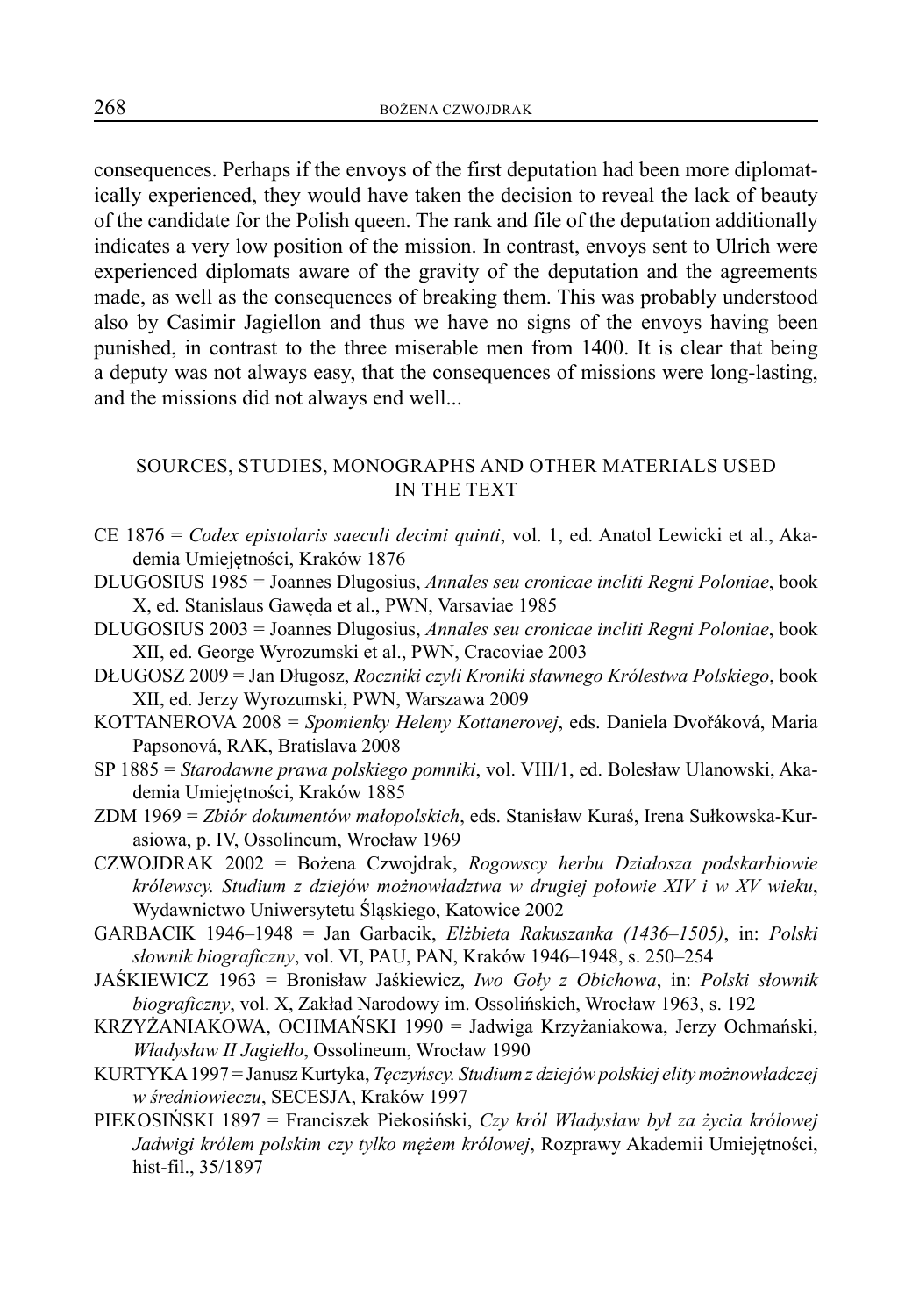- ROMBEK 2012 = Tomasz Rombek, *Otoczenie królowej Elżbiety Rakuszanki (1454–1505)*, Katowice 2012, typescript of the doctoral dissertation, Archives of the University of Silesia
- SIKORA 1991 = Franciszek Sikora, *W sprawie małżeństwa Władysława Jagiełły z Anną Cylejską*, UMK, Toruń 1991 (Personae, colligationes, facta)
- SILNICKI 1913 = Tadeusz Silnicki, *Prawo elekcji królów w dobie jagiellońskiej*, Towarzystwo dla popierania nauki polskiej, Lwów 1913
- SKOCZEK 1932 = Józef Skoczek, *Wychowanie Jagiellonów*, Gubrynowicz i Syn, Lwów 1932

SPERKA 2001 = Jerzy Sperka, *Szafrańcowie herbu Stary Koń. Z dziejów kariery i awansu w późnośredniowiecznej Polsce*, Wydawnictwo Uniwersytetu Śląskiego, Katowice 2001

- SPERKA 2011 = Jerzy Sperka, *Wojny Władysława Jagiełły z księciem opolskim Władysławem (1391–1396)*, Templum, Wodzisław Śląski 2011
- *Urzędnicy centralni = Urzędnicy centralni i nadworni Polski XIV–XVIII wieku. Spisy*, ed. Antoni Gąsiorowski, PAN, Biblioteka w Kórniku, Kórnik 1992

*Urzędnicy łęczyccy, sieradzcy i wieluńscy = Urzędnicy łęczyccy, sieradzcy i wieluńscy XIII– XV wieku. Spisy*, ed. Antoni Gąsiorowski, PAN, Biblioteka w Kórniku, Wrocław 1985

- *Urzędnicy małopolscy = Urzędnicy małopolscy XII–XV wieku. Spisy*, ed. Antoni Gąsiorowski, PAN, Biblioteka w Kórniku, Kórnik 1990
- *Urzędnicy wielkopolscy = Urzędnicy wielkopolscy XII–XV wieku. Spisy*, ed. Antoni Gąsiorowski, PAN, Biblioteka w Kórniku, Wrocław 1985
- *Urzędnicy województwa ruskiego = Urzędnicy województwa ruskiego XIV–XVIII wieku (ziemie halicka, lwowska, przemyska, sanocka). Spisy*, ed. Kazimierz Przyboś, Uniwersytet Jagielloński, Wrocław 1987
- WDOWISZEWSKI 2005 = Zygmunt Wdowiszewski, *Genealogia Jagiellonów i Domu Wazów w Polsce*, Avalon, Kraków 2005
- WIDACKI 1988 = Jan Widacki, *Detektywi na tropach zagadek historii*, Oficyna Wydawnicza AFM, Katowice 1988